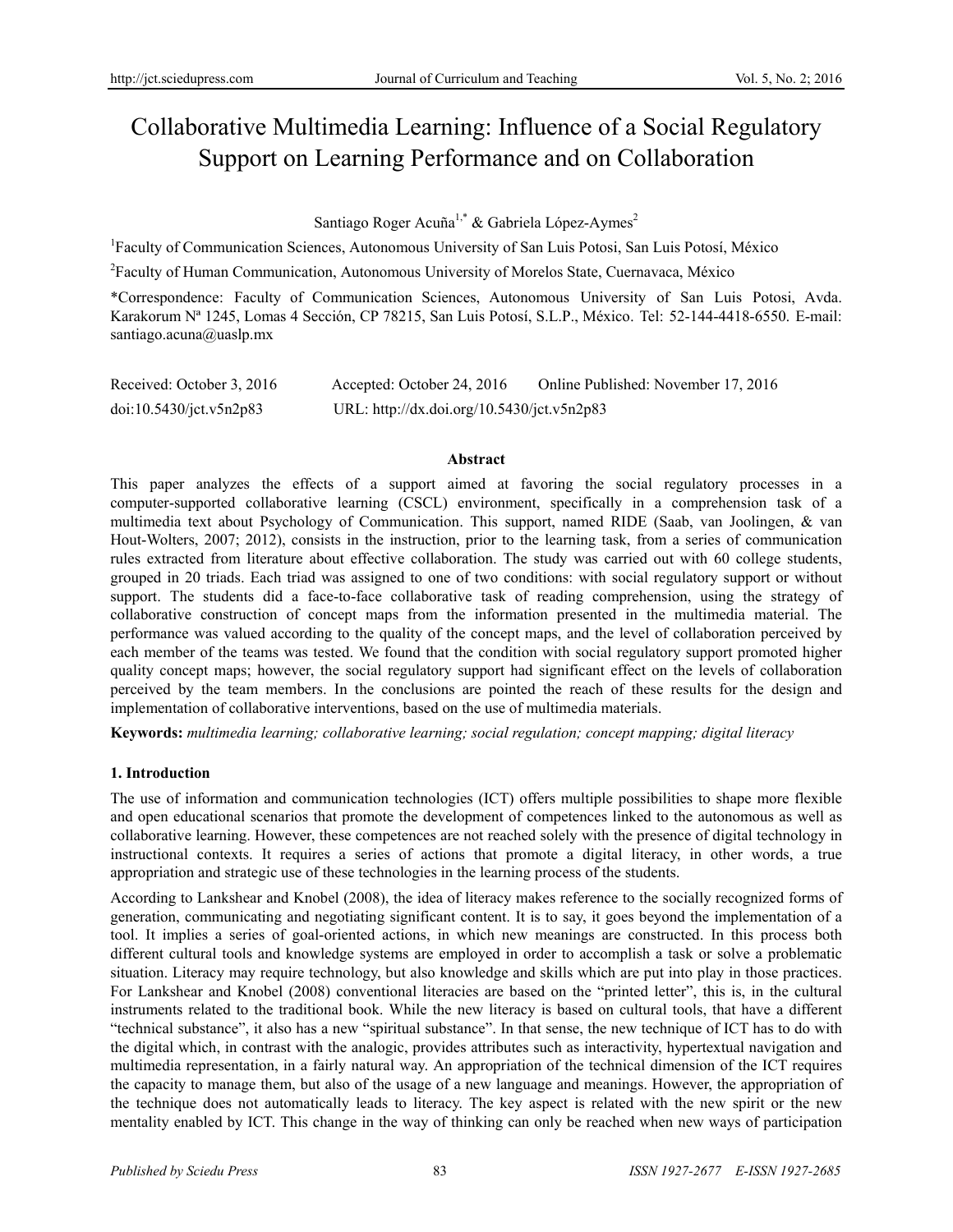are constructed and strengthened, mediated by these tools. In other words, in accordance with Lankshear and Knobel (2008), a new literacy emerges when we become part of a community and share the same discourse, by means of the digital ICT.

A digital literacy also means the display of a series of high complexity mental processes from the students, even more when ICT are used on a collaborative way. For example, the multimedia collaborative learning demands from the apprentice the activation and integration of a series of cognitive, metacognitive and motivational mechanisms to process the textual and the pictorial information in an integrated and constructive way, which is presented in a non-linear way (Jonassen, Lee, Young, & Laffey, 2005). This means that the fundamental actions involved in the comprehension of written texts (for example, getting information from the text establishing connections and relation between the ideas, and integrate the new information with prior knowledge), are accompanied by several processes linked to the navigation, information search, and evaluation of the information, besides a semantic processing that aims to the construction of mental representations that include textual and pictorial information (Mayer, 2005). Also, if this task is done in collaborative way, additional abilities should be displayed for the planning, management and supervision not only from the individual processes implied in learning but also from the peer collaboration processes that demands the collaborative activity (Winters & Alexander, 2011). That is to say, the collaborative learning needs the student to self-regulate their own learning and, furthermore, to regulate the learning from other members in the group (co-regulation), also intervening in the regulation of the group as a whole (socially shared regulation) (Hadwin, Järvelä, & Miller, 2011; Järvelä & Hadwin, 2013). In this study, according to Volet, Vauras & Salonen (2009), to reference the regulatory group activities implied in the collaborative learning, and to distinguish them from the self-regulation, the term social regulation is used. Likewise, social regulation encompasses : a) the established regulation in asymmetrical situations where a member of a group, by owning greater knowledge and regulation abilities, guides and supports the self- regulatory competence of the other members within the group (co-regulation); and also, b) the most advanced and complex regulatory processes that emerge when a group self-regulates together as a collective, in a symmetrical situation, where a common consciousness about targets can be built on a shared basis, the monitoring and supervision strategies and the management of exchanges which is a collaborative task (socially shared regulation) (Järvenoja, Järvelä & Malmberg, 2015; Schoor & Bannert, 2012; Volet et al., 2009).

Previous studies have noticed that, generally, the most sophisticated collaborative exchanges related with social regulation do not appear on a high level with frequency (Acuña, López Aymes, & Gabino Campos, 2012; Chan 2001; Häkkinen & Järvelä, 2006; Rogat & Linnenbrink-Garcia 2011; Summers & Volet 2010; Winters, & Alexander, 2011). Moreover, the quality and complexity of this kind of social regulatory processing can be influenced by the type of task and, above all, by the support given in these instructional environments mediated by technology (Molenaar, Sleegers, & van Boxtel, 2014; Saab et al., 2007; 2012; Schoor & Bannert, 2012; Weinel & Reimann, 2007).

In this paper we analyze the effects of a social regulatory support named RIDE -proposed by Saab et al. (2007, 2012)- in a learning situation, in which students build collaborative concept maps from the information provided on a digital multimedia text. This support consists in the previous instruction to the learning task in a set of communication rules extracted from literature about effective collaboration. Such rules are organized according to these four principles: *Respect, Intelligent collaboration, Deciding together, and Encouraging.* With this instructional socio regulatory support, we intended to promote more structured and organized exchanges and participation of the students in a face to face task of collaborative learning with multimedia and concept maps. Specifically, in this empirical study we seek to analyze the influence of the support system RIDE on the collaborative learning performance, as well as on the collaboration levels perceived by the participants in the collaborative teams.

## *1.2 Collaborative Learning with Multimedia*

As it is well known, the new digital tools for learning constitute not only resources to share and build knowledge, but also instruments that can mold our way of thinking and learning. From a sociocultural perspective, these are cultural and symbolic artifacts that allow us to "go beyond ourselves", to get in touch with other minds and move forward together in the construction of representations that turn out to be mutually satisfying (Wells, 2004). In this sense, Scardamalia and Beretier (2006) have noted that the combined construction of meanings can be favored through the strategic use of these new technological tools.

Thus, the collaborative learning constitutes a socially mediated activity in which the knowledge is built in a combined, located and distributed way, from the dynamic interaction established between the learners, the sociocultural environment in which the activity is developed and the cultural instruments used for such activity (Salomon, 1995). In a collaborative task an instructional "scaffolded" scenario is configured, in which social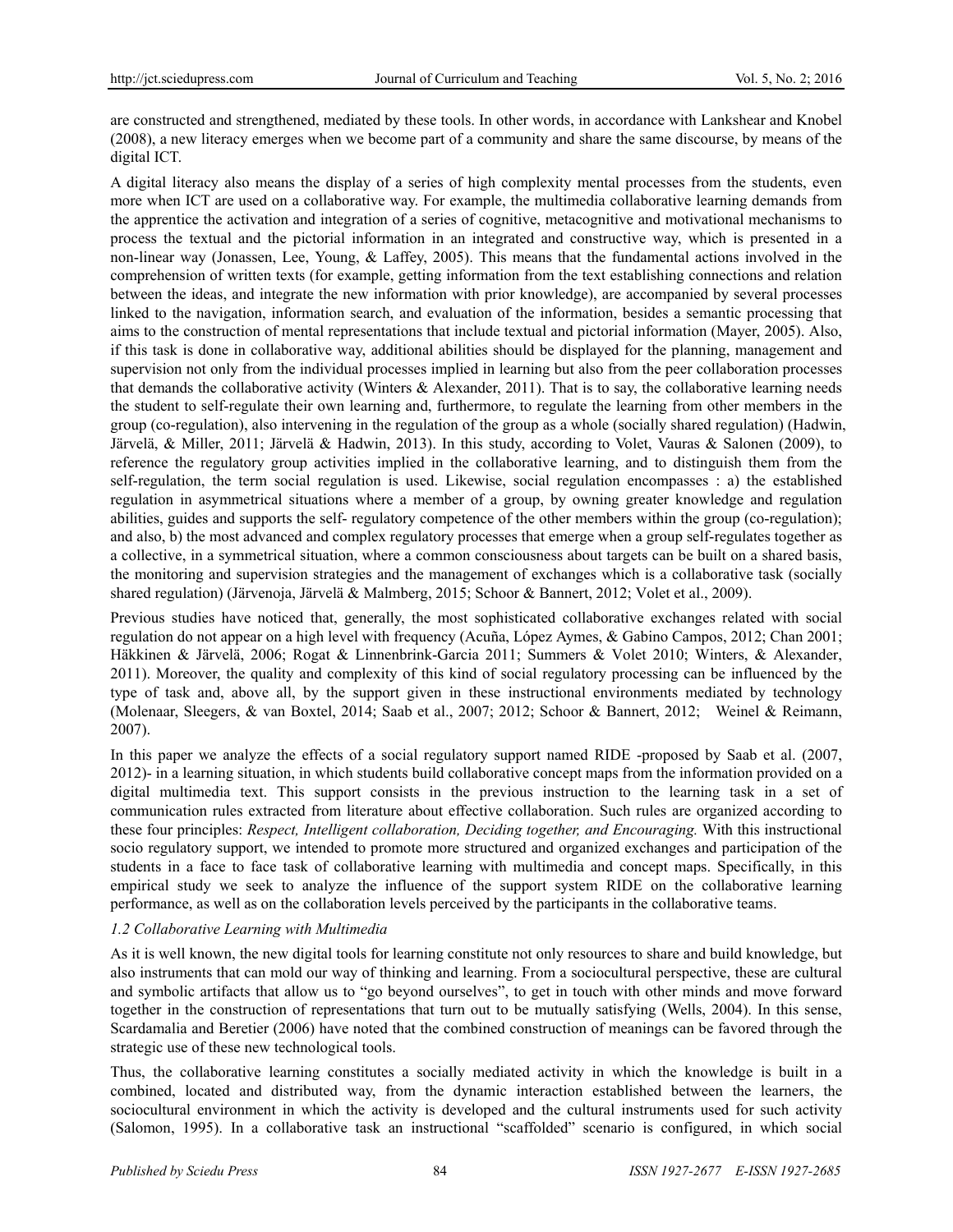interaction is enriched and allows exchanges, which drives the embracement of roles played in the group activity, but also new functions or the restructuring of the existent ones are internalized (Vygotsky, 1978; Wood, Bruner, & Ross, 1976). For that, a structure of the collaborative processes is required, in order to facilitate the emergence of productive interaction. Therefore, the apprentices should assume a high level of active implication and take on responsibility of its own learning and also of their peers (Dillenbourg, 1999).

When used in collaborative learning contexts, the digital multimedia texts can promote: a) the activation of highly elaborated exchanges about the contents presented in the multimedia, bringing the comprehension through the discussion in which different ideas and points of view are revealed; and also, b) the explicitness of abilities, which are often kept implicit in individual tasks, especially the regulatory abilities related with the planning, monitoring, and the evaluation of the process that are required to put into play to achieve a shared deep comprehension of these multimedia contents (Winters & Alexander, 2011; Winters & Azevedo, 2005).

To do this, it is necessary that students must activate high level processes in order to achieve the target, especially of the metacognitive kind (Azevedo, Guthrie, & Seibert, 2004, Azevedo & Whiterspoon, 2009). These processes become critical for the self and social regulation of collaborative learning (Azevedo & Whiterspoon, 2009; Molenaar et al., 2014; Winters & Alexander, 2011). In the case of multimedia collaborative learning, besides the auto-regulation of its learning process, students must intervene in parallel with the intent of regulate not only the group construction process of meanings, but to manage the collaboration structures (Beishuizen, Wilhelm, & Schimmel, 2004; Manlove, Lazonder, & De Jong, 2006).

Some empirical studies about collaborative learning with multimedia have shown that the learning level achieved by students depends on the type and the quality of the interactions that were put into play in the groups (Azevedo, Winters, & Moos, 2004; Sangin, Dillenbourg, Rebetez, Bétrancourt, & Molinari, 2008; Winters & Alexander, 2011). For example, Winters and Alexander (2011) investigated the role of regulatory learning processes in open-ended collaborative learning while using a hypermedia encyclopedia to learn about the human circulatory system. In their study with high school apprentices, they noticed that the dyads that attained a higher gain in their learning were implied in a high level of collaborative regulatory processes (e. g. seeking consensus, summarizing, taking notes, evaluating content, and expressing feeling of knowing), associated with building shared understanding, making high-quality inferences, and engaging in active processing strategies (Winters & Alexander, 2011).

The regulation in a collaborative learning environment can target different aspects of the activity. Moreover, Saab et al. (2012) have identified two types of regulatory processes that the students can deploy: a) task regulation, which is aimed at regulating the cognitive activities during learning, and; b) team regulation, which implies the coordination of the collaboration between students. The formulation of questions, provide explanations and clarification are examples of related actions with the task regulation. While the interactions would refer to the organization and management of the group, such as, agreeing on taking turns for participation and generate agreements in the negotiation, are examples of team regulation.

To propitiate both types of processes in the collaborative activity it may be necessary to have support and additional guidelines, especially for those students who do not have collaborative experience. On the one hand, some instructional strategies -mediated by ICT and based on tasks such as collaborative concept mapping, collaborative inquiry learning, and collaborative problem solving- function as scaffolds, paired to provide structure to the learning activity, also allow to establish a target and to explicit the procedures to achieve it (Jonassen et al., 2005). On the other hand, it is possible to provide specific social regulatory support aimed to favor a productive interaction of the apprentices and enable a collaborative management for the co-construction of meaning. To provide an instruction previous to the collaborative learning task that promotes the communicative abilities development in students, would be an example of social regulatory support (Gijlers, Saab, van Joolingen, de Jong, & van Hout-Wolters, 2009).

Both the regulation of the task and the specific social regulation are key to the effectiveness of the collaborative learning (Saab, 2012).

## *1.3 Concept Mapping as Support for the Multimedia Collaborative Learning*

The concept mapping have been used as an instructional strategy to promote the comprehension and knowledge acquisition, as in individual learning situations as in collaborative ones (Chang, Sung, & Chen, 2001; Hilbert  $\&$ Renkl, 2009, Nesbitt & Adesope, 2013).

When the concept maps are used in a collaborative way, would work as frameworks that would favor the interaction of the apprentices and would allow the construction of shared meanings from the information presented in a specific instructional material. To that respect, van Boxtel, van der Linden, Roelofs, & Erkens (2002) have pointed out that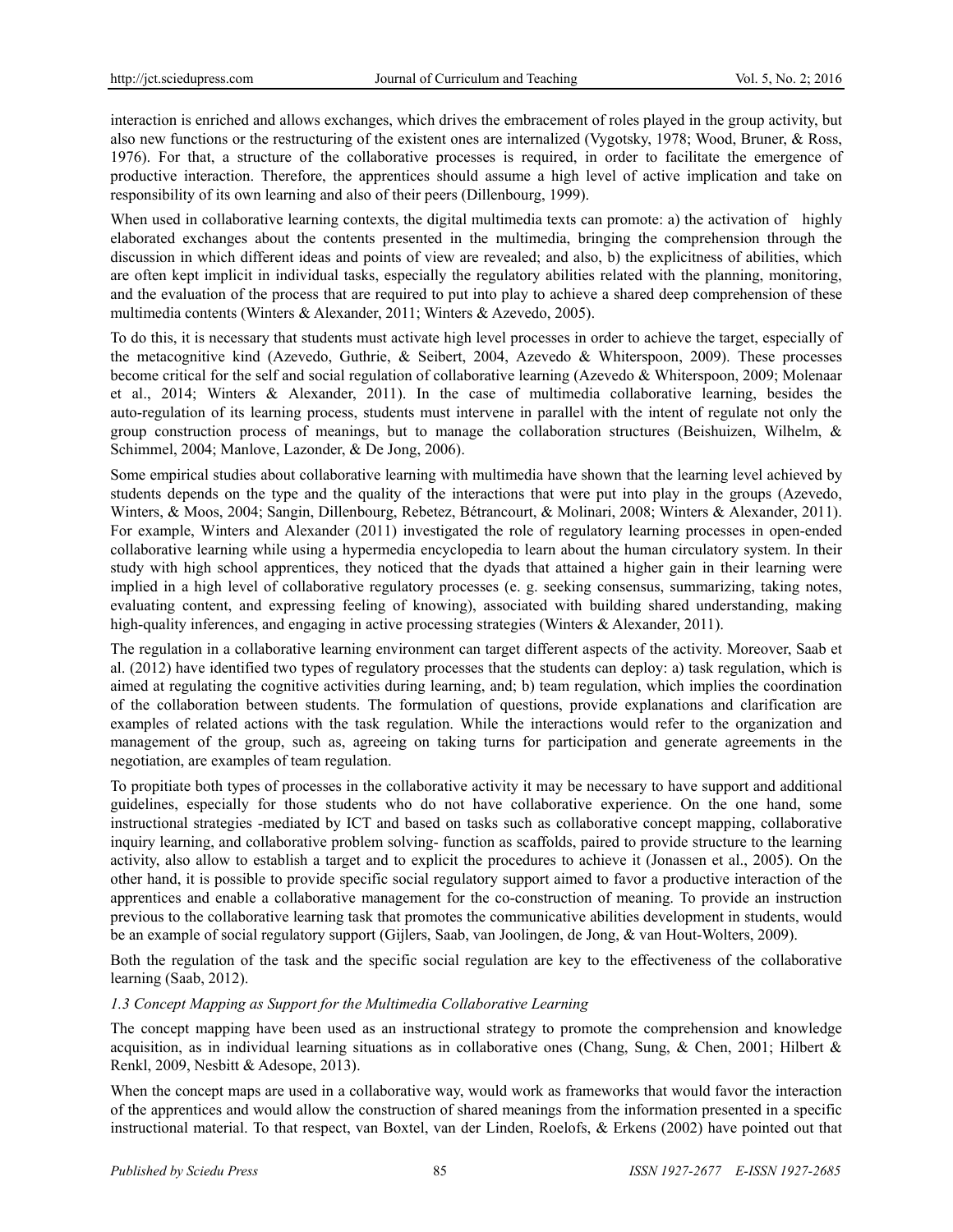the use of the collaborative concept maps would prompt the students to involve in two kinds of actions, which are fundamental for the comprehension and learning: a) elaborative actions; and, b) actions of meaning negotiation. In the first place, the collaborative conceptual maps offer many possibilities to generate interactions that promote the knowledge elaboration. For example, it would increase the amount of information that is shared, showing it visually, in a concise and concrete way. The collaborative construction of the concept map leads to the students to identify the concepts presented on the text, share the meanings that they confer to these concepts and explain the existent relations between such ideas. In the second place, following van Boxtel et al. (2002), the collaborative concept mapping would cause adequate conditions for materialize actions of knowledge negotiation, in which the students, not only are forced to reflect on it and create their own knowledge, but they also need to consider, integrate and elaborate knowledge from their teammates.

It's not strange, therefore, that in a growing way it has been generalized the collaborative use of the concept maps in multiple learning setting, specially for the learning of diverse scientific concepts from the different kind of texts (Kinchin, De-Leij, & Hay, 2005; van Boxtel, van der Linden, & Kanselaar, 2000).

Regarding the use of collaborative concept maps in multimedia learning environments, in a previous investigation, Acuña and López-Aymes (2015) found differences in the type of concept mapping that college students elaborated collaboratively according to the type of learning materials they used (hypermedia in comparison to the traditional text). On that investigation the teams that worked with the traditional printed text, elaborated concept maps with a larger amount of concepts, whereas the nonlinear multimedia text condition groups, the concept maps showed a better hierarchical structure with a larger number of crosslinks. Furthermore, it could be noted that when working with nonlinear multimedia texts the concept maps would support a macro-structural, whereas concerning the lineal printed, the collaborative concept mapping construction would propitiate a better processing in terms of micro-structural level, allowing the recognition of a wider range of concepts (Amadieu & Salmerón, 2014).

While research on collaborative concept mapping has found results that confirm the possibilities and advantages of concept maps - not only regarding to another kind of collaborative learning tasks (preparing abstracts, writing essays, making a poster) but also to the individual construction of concept maps - some studies have reported conflicting results concerning the positive effects of collaborative concept maps in learning (for a literature review see Basque & Lavoie, 2006; Gao et al., 2007; Lupion & de Cássia, 2010; Nesbitt & Adesope, 2006). Therefore, one might think that the use of collaborative concept maps by itself does not guarantee that high levels of learning are fostered. As Nesbitt and Adesope (2006) mention, the potential advantages of collaborative concept maps are closely related both to the type and quality of interactions and the collaborative structure in which the use of collaborative concept mapping is delimited, such as the characteristics of the task and the system supports it provides.

## *1.4 Supports for the Social Regulation in the Collaborative Learning*

Recent studies have emphasized the importance of providing different kinds of support that encourages the role of the social regulatory processes in the collaborative learning (Hadwin et al., 2011; Järvelä & Hadwin, 2013; Järvenoja et al., 2105).

Thereon, a first group of support consists on providing different types of prompts, feedbacks or scaffoldings, whether directed to the motivational processes (Schoor, Kownatzki, Narciss, & Körndle, 2014) or to the metacognitive (Molenaar et al., 2014; Molenaar, Roda, van Boxtel, & Sleegers, 2012) implied in the the collaborative regulation. These supports can be provided by a technological tool which is included in the collaborative learning environment (Järvelä, Kirschner, Panadero, Malmberg, Phielix, Jaspers, Koivuniemi, & Järvenoja, 2015; Molenaar et al., 2012, 2014).

A second way to support collaborative learning regulation is based on the script theory of guidance (Fischer, Kollar, Stegmann, & Wecker, 2013). This support consists on offering a series of external scripts to students so they can structure their collaborative actions, for example, by inducing certain activities, prescribing determined sequences for the performance of each activity and also by distributing the specific roles that the students must play when they get involved in the collaborative task (Kollar, Fischer, & Hesse, 2006; Kollar, Fischer, & Slotta, 2007; Mäkitalo-Siegl, Kohnle, & Fischer, 2011).

The third support option could be specifically oriented to develop the regulator processes in the collaborative task, thanks to the instruction and the communicative skills training in students, that is to say, through an explicit teaching from this type of abilities for collaboration. An example of such scaffolding is the procedure of tutorship between peers "ASK to THINK-TEL WHY", proposed by King (1997). This support consists on the specific communication skills teaching, for instance, listening to the explanation of a peer, to learn how to give elaborated explanations and to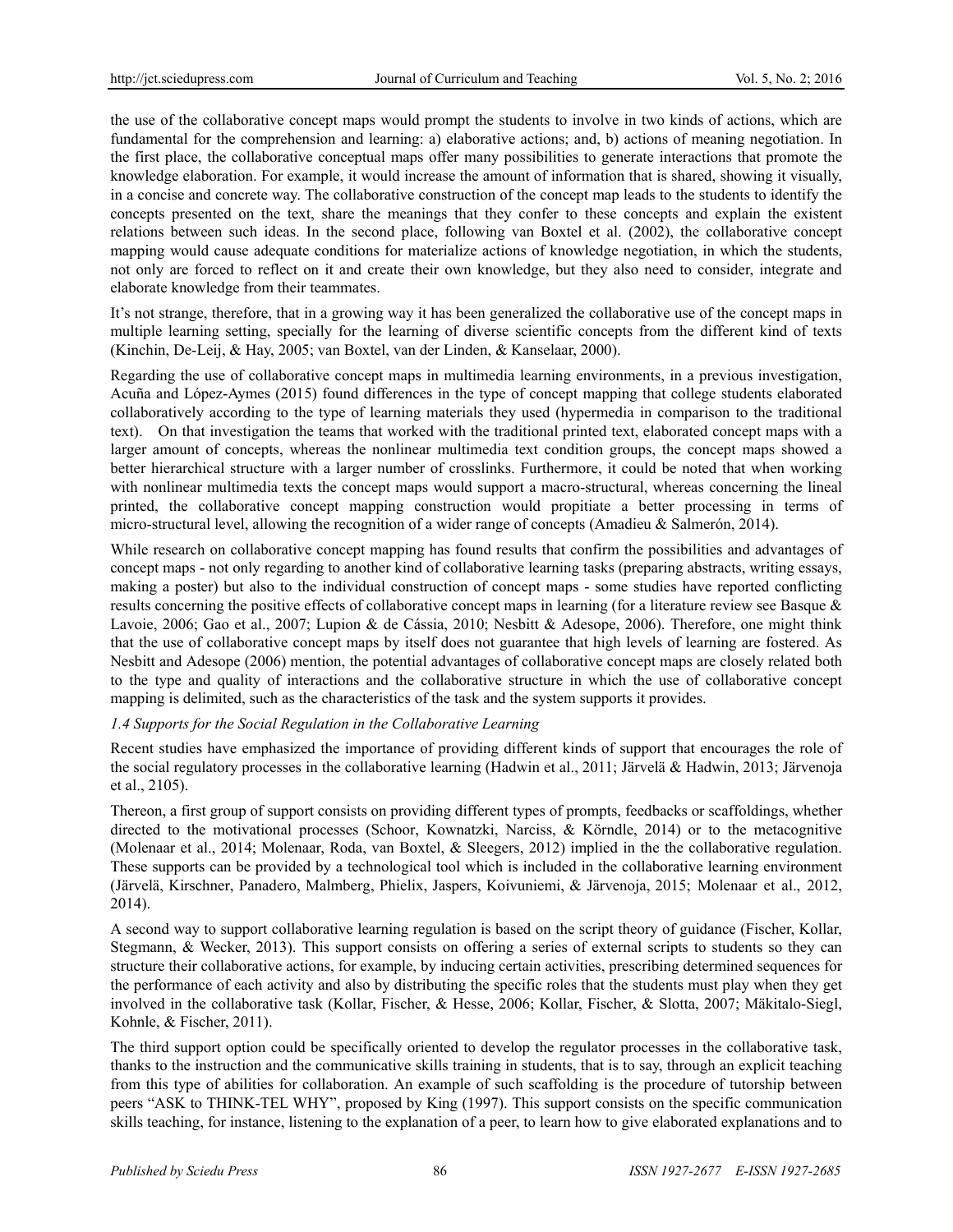pose a specific question.

Another example of this kind of instructional support is the instructional scaffolding RIDE, suggested by Saab and contributors (Saab et al., 2007, 2012), which consists on the instruction from a series of collaboration rules that arise from different research projects concerning the effective collaboration (King, 1997; Mercer 1996). On this support, previous to the collaborative task, students are educated in a series of rules for collaboration, grouped together under the following four principles: a) Respect, which highlights the importance that each member of a team has the opportunity to speak and that every single idea given will be considered thoroughly; b) Intelligent collaboration, which relieves linked actions with sharing all the relevant information and to set out interest suggestions , make clear the given information, explain the given answers and properly carry out and accept criticisms; c) Deciding together, which highlights the necessity to explicitly state the agreements –previous to the decision making and the execution of an action-and take into account that is the group the responsible of the decisions and the actions (and not only one member in particular); finally, d)Encouragement, which refers to the value of promoting communicative actions, such as asking for explanations, ask if something was misunderstood, and give positive feedback. In a couple of empirical research projects Saab et al. (2007, 2012) tested this instructional RIDE support in a collaborative environment based in a virtual simulator for the Physics learning, where the high school students dyads could interact online through a chat. The instructional RIDE help promoted amongst the dyads a greater regulatory activity directed to the processes related to the coordination and management collaboration inside the teams (team regulation), despite the fact it didn't get to incise in a positive way on the results about learning nor in the cognitive activities regulation required by the task (task regulation), even though being combined with a technological tool of support for the hypothesis collaborative formulation (Saab et al., 2012).

Concretely, in this study we are interested on examining the effects of the support system RIDE (Saab et al., 2007) in a collaborative learning situation. The college students worked face-to-face, in triads, in the building of a concept map, from information presented in a multimedia digital text about a Psychology of Communication topic (interpersonal communication). In the experimental condition, the participants previous to the task, received an instructional session about the RIDE rules and, during the task, counted with the support of a summary document of these rules. The control condition didn't receive this previous instruction nor counted with a summary document about the RIDE rules. It was analyzed the influence of this RIDE support as in the learning performance reached by the teams (through the assessment of the quality of the concept maps) as in the levels of collaboration that the students referred to in each triad. It was expected that the support favored the levels of collaboration superior in the teams that received it compared to the teams that worked without the aid (Hypothesis 1) and that such aid favored the concept maps construction of higher quality (Hypothesis 2).

## **2. Method**

## *2.1 Participants and design*

The participants were 60 students from a Mexican university (34 women and 26 men) enrolled in psychology of communication course at the Autonomus University of San Luis Potosí (Mexico), that were grouped in 20 triads. The average age was 18.71 (SD=1.35). Each triad was assigned to one of the two conditions: collaborative task with RIDE support  $(n=10 \text{ trials}, \text{with } 16 \text{ women and } 14 \text{ men})$  and collaborative task without support  $(n=10 \text{ trials}, \text{with } 18 \text{ months})$ women and 12 men). Almost all of the students have a middle-class socioeconomic level. It was controlled that there were no significant differences between the groups in respect to the reading comprehension and prior knowledge on the specific field (interpersonal communication) and in the elaboration of concept maps. The participants were instructed previously in the elaboration of concept maps, in two group sessions (big group) of 20 minutes each one. The student's participation was voluntary and they were awarded with credits for their courses.

## *2.2 Materials*

The learning material consisted on a multimedia digital document on Interpersonal communication and the Double Bind Theory of Bateson (1985). The multimedia was structured into 5 content blocks that could be navigated in a nonlinear way, namely: - systems theory - axioms of communication - contributions and Bateson labor camps – bind and paradoxical theory and - necessary conditions for the double bind to appear. In the different blocks, written expository texts were combined in audio, narrated video and podcasts. The multimedia document was prepared with Prezi program. Since the structure of the multimedia was not linear, participants had the power to use and explore it at any order they wanted to.

In the instructional session about the RIDE rules, the next procedure was followed: a) in the first place, the students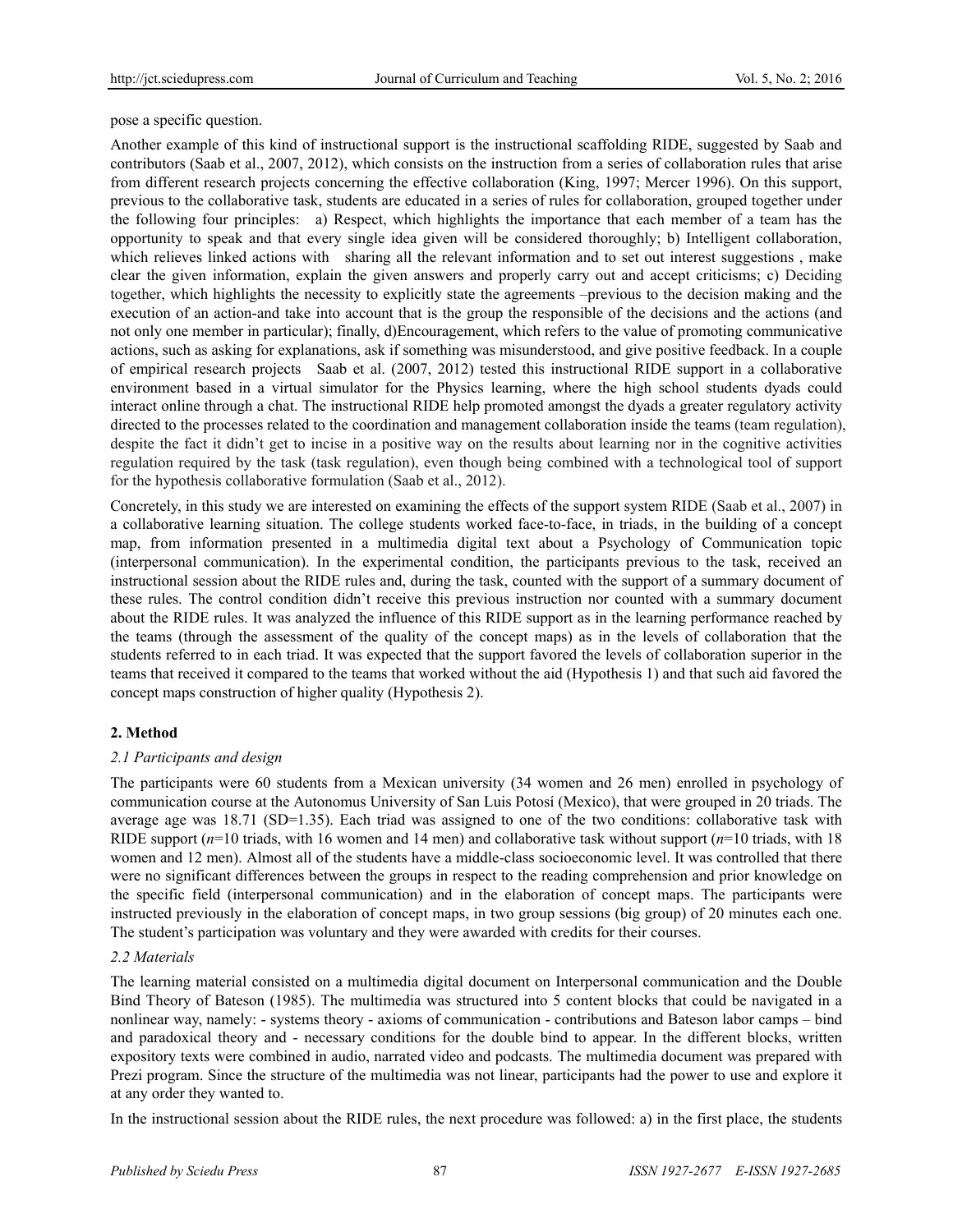received one introduction about the meaning of collaboration and what actions turn out meaningful for a productive collaboration; b) in the second place, the four general principles (RIDE) were explained and the sub-rules were showed linked to each principle; c) in the third place, some examples were given for each one of the rules in a communicative situation of two people that are trying to solve a problem; d) finally, an exercise of simulated practice was done, where students should use different RIDE rules. While the collaborative task in the condition groups with RIDE support counted on a Powerpoint document that detailed the different RIDE rules. The students of the groups under this experimental condition could freely check this document.

### *2.3 Instruments*

To assess the reading comprehension skills of the students, two tasks were applied. The Multimedia Comprehension Battery (abridged version) of Gernsbacher and Varner (1988), adapted by Díez and Fernández (1997) was administered to assess the reading comprehension level. In this test, students are asked to read a computerized text, "The Most Precious Gift", and after reading it, answer eight multiple-choice questions, each with five response options on the content presented in the text. The selected multimedia test battery controls the presentation time of the text, keeping it constant, and also provides a uniform time (20 seconds) to answer each of the assessment items. Each correct question is worth a point to a maximum of eight for the questionnaire in total.

The domain-specific prior knowledge level was examined by means of a questionnaire with 6 multiple-choice questions, each with four response options. For example, one of the items was: 4. Point out the correct idea: according to Watzlawick (1967), communication can be...a) only digital; b) only analogue; c) analogue and digital; d) none of the above. The maximum score that students can get in either set of questions is 6 points.

The quality of the concept maps was assessed according to the scoring system used by Liu (2011), in relation to the proposal of Novak and Gowin (1984). Scores were awarded by: number of relevant concepts (1 point for each significant concept), number of hierarchical levels (5 points for each valid hierarchical level), number of cross-links (10 points for each valid cross-link), and number of examples (1 point for each correct example). Furthermore, an adaptation was introduced into the assessment, as it considered the number of links correctly labeled (2 points for each correct link) (Hillbert & Renkl, 2009).

To rate the level of cooperation perceived by participants, the Collaboration Questionnaire developed by Chan and Chan (2011), was used and developed based on the notion of collaborative knowledge construction described by Scardamalia and Bereiter (2006). This questionnaire consists on 12 items rated on a 5-point Likert scale, according to the collaborative experience that the students had in their respective teams. The different items reflect the 12 principles of collaborative learning proposed by Scardamalia (2002), and Scardamalia and Bereiter (2006), that emphasize collaboration in terms of shared cognitive responsibility and in the advancement of knowledge. The principles are related to: a) Improvable ideas (Principle 1); b) Community knowledge and collective responsibility (Principle 2); c ) High-level complex thinking (synthesis and building of more advanced knowledge) (Principle 3); d) Diversity of ideas (Principle 4); e) Democratizing knowledge (Principle 5); f) Epistemic agency and negotiation of meanings (Principle 6); g) Discourse aimed at the building of knowledge (Principle 7); h) Concurrent assessment (Principle 8); i) Symmetric advancement (Principle 9); j) Constructive uses of the information (Principle 10); k) Authentic problems and real ideas (Principle 11); and l2) Pervasive knowledge building (Principle 12). For example: "Our points of view and knowledge increased while working with others", refers to Principle 2 of Community knowledge.

## *2.4 Procedure*

The study was carried out in four sessions. On the first two sessions (40 minutes each one of them), the students received instructions about the elaboration of concept maps and some questionnaires were applied to control the pre-test variables. On the first session the distinctive notes of the concept map were explained, presenting its elaboration technique; also, some of its applications and psycho pedagogic principles were also discussed and we addressed the relevance of using this tool in universities (Aguilar Tamayo, 2004). In addition, test of reading comprehension was applied. On the second session, a practice of modeling for concept mapping on contents from everyday life, using pencil and paper was carried out. Previous to the collaborative learning session, on the third session, the experimental condition received an instructional session about the use of the RIDE rules, following the dynamics previously presented. The control condition conducted a collaborative task (preparing abstracts) without receiving any instruction to promote collaborative communication. The face-to-face collaborative learning session (quarter session) lasted 60 minutes. At the beginning, the prior knowledge questionnaire of the specific domain was administered. Additionally, objectives and instructions to perform the task were explained. Subsequently, groups had 40 minutes to check the multimedia material and develop collaborative concept maps; and finally, participants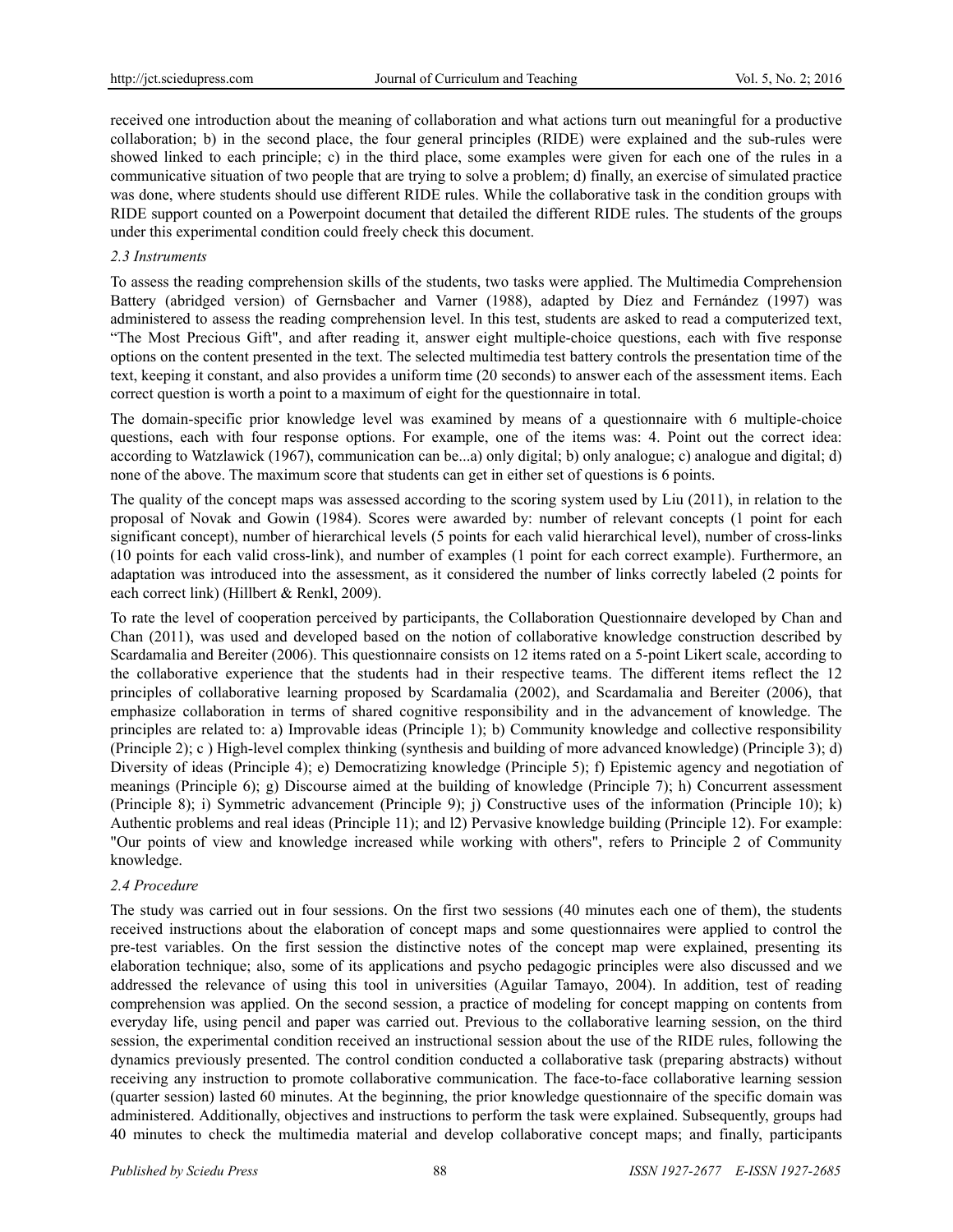answered the self-assessment questionnaire on collaboration in teams. The students created concept maps with digital pens (Livescribe Smartpen). Thereafter, the concept maps were transferred to CmapTools V. 5 [Computer Application] (Institute for Human and Machine Cognition HIMC, 2009) in order to ease the evaluation.

## **3. Results**

A non-parametrical analysis was carried out to compare two independent samples, establishing the experimental condition (with or without the social regulatory RIDE support) as the group variable; and as dependent measurements, the different scores that assess both the quality of the concept map and the collaboration level perceived by students. Due to the impossibility to guarantee a normal distribution and the stability of the variance in variables, the non-parametric Mann-Whitney U test was used, which is an excellent alternative to the parametric t test.

For data analysis, we have worked with a level of statistical significance of  $p < .05$ , and the Statistical Package for Social Science (SPSS) version 15.0 for Windows software was used.

Regarding the control variables, it was not fount significant differences between the two conditions considered for this study in any of the pre-test measures, it is to say, level of reading comprehension and level of previous knowledge of specific domain.

The quantitative analysis of the results (with the non- parametric Mann-Whitney U test) shows the existence of significant effects of the social regulatory support in relation to some of the referred scores to the collaboration reached at the triads, as it is shown in Table 1.

|                                                       | with RIDE support |       | Without support |        |
|-------------------------------------------------------|-------------------|-------|-----------------|--------|
| Improvable ideas                                      | 4.13              | (.77) | 4.26            | (.63)  |
| Communitarian knowledge and collective responsibility | 4.36              | (.71) | 4.30            | (.65)  |
| Complex thinking of high level                        | 4.36              | (.71) | 4.36            | (.71)  |
| Ideas diversity                                       | 4.36              | (.66) | 4.10            | (.80)  |
| Democratization of knowledge                          | 4.00              | (.69) | 4.00            | (.78)  |
| Epistemology agency and meanings negotiation          | 4.13              | (.68) | 3.60            | (.89)  |
| Directed discourse to the knowledge building          | 4.23              | (.77) | 4.10            | (.54)  |
| Concurrent evaluation                                 | 4.50              | (.62) | 4.03            | (.76)  |
| Symmetric progress                                    | 4.43              | (.62) | 4.20            | (.61)  |
| Constructive use of the information                   | 3.70              | (.98) | 3.06            | (1.04) |
| Authentic problems and concrete ideas                 | 4.30              | (.59) | 4.06            | (.63)  |
| Building of a generalized knowledge                   | 4.20              | (.84) | 4.10            | (.80)  |
|                                                       |                   |       |                 |        |
| Total                                                 | 4.22              | (.35) | 4.01            | (.39)  |

**Table 1.** Levels of Collaboration in the Two Conditions

Note. Values in columns represent means. Standard deviations are shown in brackets. Max points = 5

There were significant differences in the total evaluation of the collaboration levels perceived by the students, in favor of the groups with the RIDE support groups (Mann-Whitney  $U = 295.00$ ;  $Z = -2.291$ ; p=0.022). Also, it resulted significantly high the items referred to the epistemology agency and meanings negotiation (Mann-Whitney  $U =$ 297.00; Z= -2.497; p=0.013), Concurrent evaluation (Mann-Whitney U = 298.00; Z= -2.421; p=0.015) and Constructive use of the information (Mann-Whitney U = 298.00;  $Z = -2.338$ ; p=0.015), in favor of the groups with the RIDE support.

Also, the statistical non-parametric analysis showed evidence about the existence of significant differences between the two conditions about the quality of the conceptual maps, in the total score and in scores of some of the revised indicators from the conceptual maps, also in favor of the condition that received the RIDE support (See Table 2).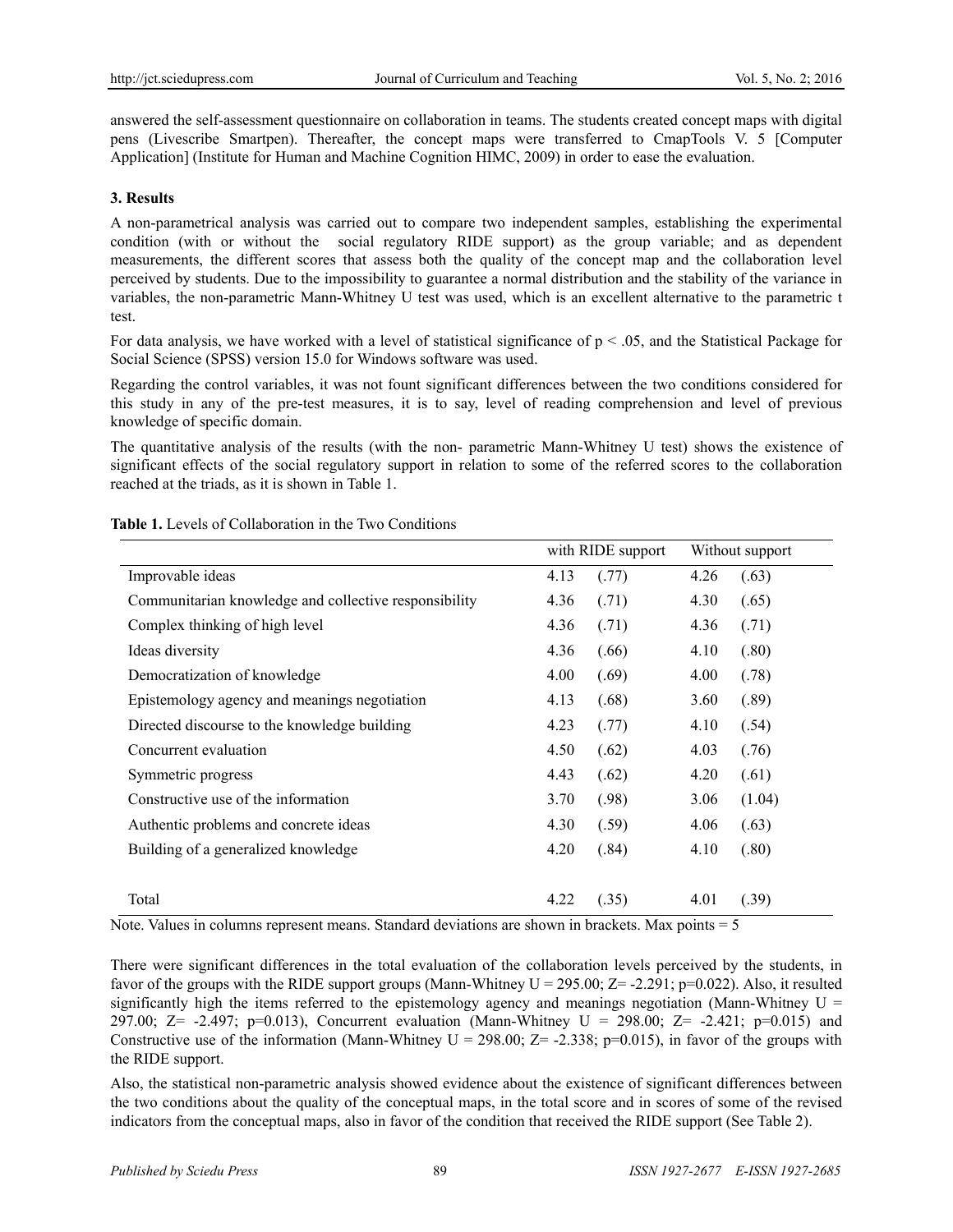|                              | With RIDE support | Without support |
|------------------------------|-------------------|-----------------|
| Concept score                | 14.20 (7.42)      | 9.90(1.95)      |
| Correct links score          | 17.40 (7.93)      | 9.60(3.49)      |
| Correct cross links score    | .00(.00)          | .33(1.82)       |
| Valid hierarchy levels score | 21.00(6.74)       | 16.50(3.25)     |
| Examples score               | .10(.30)          | .00(.00)        |
| Total score                  | 52.70 (20.91)     | 36.33 (7.68)    |

| Table 2. Performances of the Two Conditions in Variables Related to Quality of Collaborative Concept Maps |  |  |  |
|-----------------------------------------------------------------------------------------------------------|--|--|--|
|                                                                                                           |  |  |  |

Note. Values in columns represent means. Standard deviations are shown in brackets.

In such sense, it was observed a significant difference in relation to the total score from collaborative concept maps (Mann-Whitney  $U = 177.00$ ;  $Z = -4.049$ ;  $p=0.00$ ). Also, the condition with RIDE support fostered in a meaningful way the collaborative making of conceptual maps with higher punctuation in the indicators that refer to concepts (Mann-Whitney U = 144.00; Z = -4.569; p=0.00) and hierarchies (Mann-Whitney U = 256.50; Z = -2.99; p=0.003).

## **4. Discussion and Conclusions**

In this study, the RIDE support (Saab et al., 2007; 2012), has been tested in a multimedia learning task with collaborative concept maps. This support provides an instructional framework aimed at developing on students the communicative abilities associated to a series of principles and efficient rules for collaboration. In the first place, the results obtained from the empirical study show that, in effect, the groups corresponding to the experimental condition that have used such support, valued positively some indicators related to the levels of collaboration reached during the task. These results are consistent with previous studies developed by Saab et al. (2007; 2012) that demonstrated a positive effect of the RIDE framework in the regulatory activities involved in collaboration, when secondary school students developed their learning tasks by investigation about a Physics topic (particles collision) in instructional environments based on computers (simulation program).

In this case, it can be pointed out that promoting processes linked with the co-regulation of the interaction and the exchanges in collaborative multimedia learning with concept mapping through the RIDE support, it has positive effects not only on the collaboration of the students, but also on the performance in the collaborative concept mapping.

In effect, the RIDE support turned out to be effective to foster the elaboration of concept maps of higher quality level than from the groups with the no-aid condition. This was shown not only in the total score from the conceptual maps, but also in some specific measures, referred to the number of concepts, of correct semantic links and to the levels and the relevance of conceptual hierarchies established in the different maps. In that sense, as a possible explanation to the effects of the framework proposed in the quality of the concept maps, it could be suggested that this support, in the beginning, would allow the students to free cognitive and metacognitive resources to allocate them to higher levels of processing linked to the regulation of the learning task. This effect, was not found in previous studies from Saab et al. (2007; 2012), probably because the collaborative activity was developed in a more complex instructional environment and the interaction was mediated by a digital chat. In this study the apprentices worked face-to-face in a collaborative environment with a multimedia text, less sophisticated than the virtual environment with the simulator. In this study, the evaluation of the collaboration levels that perceived the students in their teams, reached really high scores for both conditions (above 4 with a max of 5). It would be advisable to complement this analysis with other instruments, or through qualitative procedures that pick up the exchange that put in play the students, in on-line mode, it is to say, during the same time that the collaborative task is developed.

## **Acknowledgements**

This work is part of a series of studies in progress about collaboration and digital technologies that are carried out within the framework of the research project called "Management and communicative innovation in organizations" corresponding to the Thematic Network of Academic Collaboration " Management, Culture and Communication in Organizations ", with support from PRODEP-SEP (Mexico) DSA / 103.5 / 15/11048 (UASLP-CA-232), in which the first author participates. Further the present research was supported by funding from Quality Strenghtening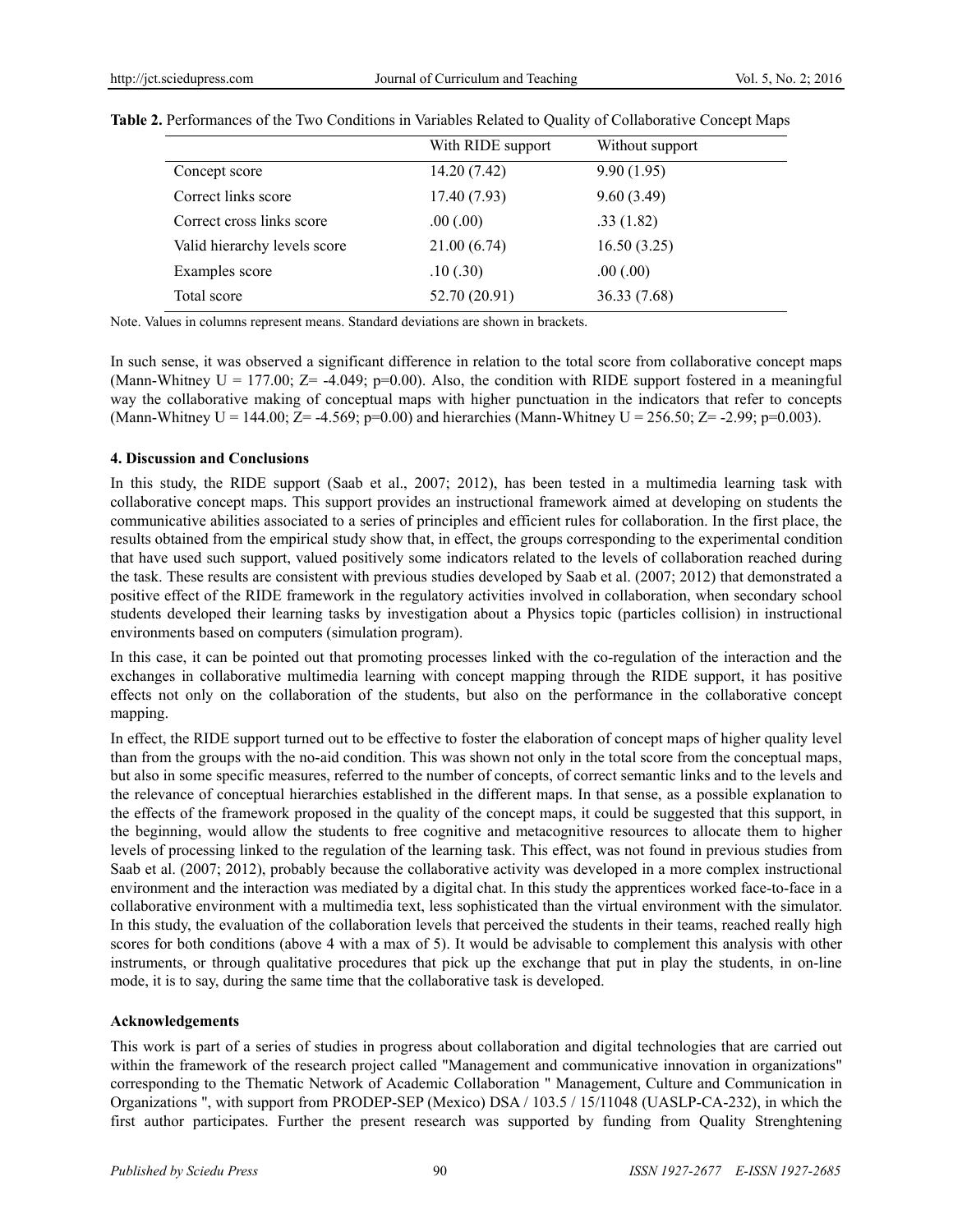Programme in Educational Institutions from the Secretariat of Public Education of Mexico (P/PROFOCIE-2014-24MSU0011E-04), awarded to the first author. The authors also acknowledge the assistance provided by Mauricio López-Aymes and Alicia Robles-García for the translation of this article and Juan Felipe López-Aymes for revising the English grammar. The authors also appreciate the thoughtful revisions and helpful suggestions made by the associate editor and two anonymous reviewers, which clearly contributed to substantially improving the paper.

## **References**

- Acuña S. R., & López-Aymes, G. (2015). El aprendizaje colaborativo multimedia con mapas conceptuales: Efectos de un texto multimedia en el rendimiento en la tarea y en el nivel de colaboración. *TEXTOS: Revista Internacional de Aprendizaje y Cibersociedad, 19*(1), 1-11.
- Acuña, S., López-Aymes, G., & Gabino, M. A. (2012). Co-regulación y función comunicativa de los intercambios en el aprendizaje colaborativo con mapas conceptuales. In A. J. Cañas, J. D. Novak, J. Vanhear (Eds.), *Concept Maps: Theory, Methodology, Technology (Vol. 1)* (pp. 65-72).Valletta, Malta: University of Malta and HIMC.
- Aguilar-Tamayo, M. F. (2004). El Mapa Conceptual: Un texto a interpretar. In A. J. Cañas, J. D. Novak y F. M. González (Eds.), *Concept Maps: Theory, Methodology, Technology. Proceedings of the First International Conference on Concept Mapping* (Vol. I) (pp. 31-38). Pamplona, España: Universidad Pública de Navarra.
- Amadieu, F., & Salmerón, L. (2014). Concept maps for comprehension and navigation of hypertexts. In: R. Hanewald, & D. Ifenthaler (Eds.), *Digital Knowledge Maps in Education* (pp. 41-59). Nueva York: Springer.
- Azevedo, R., & Witherspoon, A. M. (2009). Self-regulated learning with hypermedia. In D. J. Hacker, J. Dunlosky, & A. C. Graesser (Eds.), *Handbook of metacognition in education* (pp. 319-339). Mahwah, NJ: Routledge.
- Azevedo, R., Guthrie, J. T., & Seibert, D. (2004). The role of self-regulated learning in fostering students' conceptual understanding of complex systems with hypermedia. *Journal of Educational Computing Research, 30*, 87-111. http://dx.doi.org/10.2190/DVWX-GM1T-6THQ-5WC7
- Azevedo, R., Winters, F. I., & Moos, D. C. (2004). Can students collaboratively use hypermedia to learn science? The dynamics of self- and other-regulatory processes in an ecology classroom. *Journal of Educational Computing Research*, *31*(3), 215-245. http://dx.doi.org/10.2190/hft6-8eb1-tn99-mjvq
- Basque, J., & Lavoie, M.-C. (2006). Collaborative concept mapping in education: major research trends. In A. J. Cañas, J. D. Novak (Eds), *Concept Maps: Theory, Methodology, Technology. Proceeding of the Second International Conference on Concept Mapping (Vol. 1)* (pp. 79-86). San José, Costa Rica: Universidad de Costa Rica.
- Bateson, G. (1985). *Pasos hacia una ecología de la mente*. Buenos Aires: Carlos Lohlé.
- Beishuizen, J., Wilhelm, P., & Schimmel, M. (2004). Computer-supported inquiry learning: effects of training and practice. *Computers & Education, 42*, 389-402. http://dx.doi.org/10.1016/j.compedu.2003.10.003
- Chan C.K. (2001). Peer collaboration and discourse patterns in learning from incompatible information. *Instructional Science, 29*, 443–479. http://dx.doi.org/10.1023/A:1012099909179
- Chan, C., & Chan, Y. (2011). Students' views of collaboration and online participation in Knowledge Forum. *Computers and Education, 57*, 1445–1457. http://dx.doi.org/10.1016/j.compedu.2010.09.003
- Chang, K. E., Sung, Y. T., & Chen, S. F. (2001). Learning through computer‐based concept mapping with scaffolding aid. *Journal of Computer Assisted Learning*, *17*(1), 21-33. http://dx.doi.org/10.1111/j.1365-2729.2001.00156.x
- Díez, E., & Fernández, A. (1997). *Batería multimedia de comprensión* (versión abreviada). Salamanca, Es: Universidad de Salamanca.
- Dillenbourg, P. (1999). What do you mean by collaborative learning? In P. Dillenbourg (Ed.), *Collaborative-learning: Cognitive and computational approaches* (pp. 1−19). Oxford: Elsevier.
- Fischer, F., Kollar, I., Stegmann, K., & Wecker, C. (2013). Toward a script theory of guidance in computer-supported collaborative learning. *Educational Psychologist, 48*(1), 56–66. http://dx.doi.org/10.1080/00461520.2012.748005.
- Gao, H., Shen, E., Losh, S., & Turner, J. (2007). A review of studies on collaborative concept mapping: What have we learned about the technique and what is next? *Journal of Interactive Learning Research*, *18*(4), 479.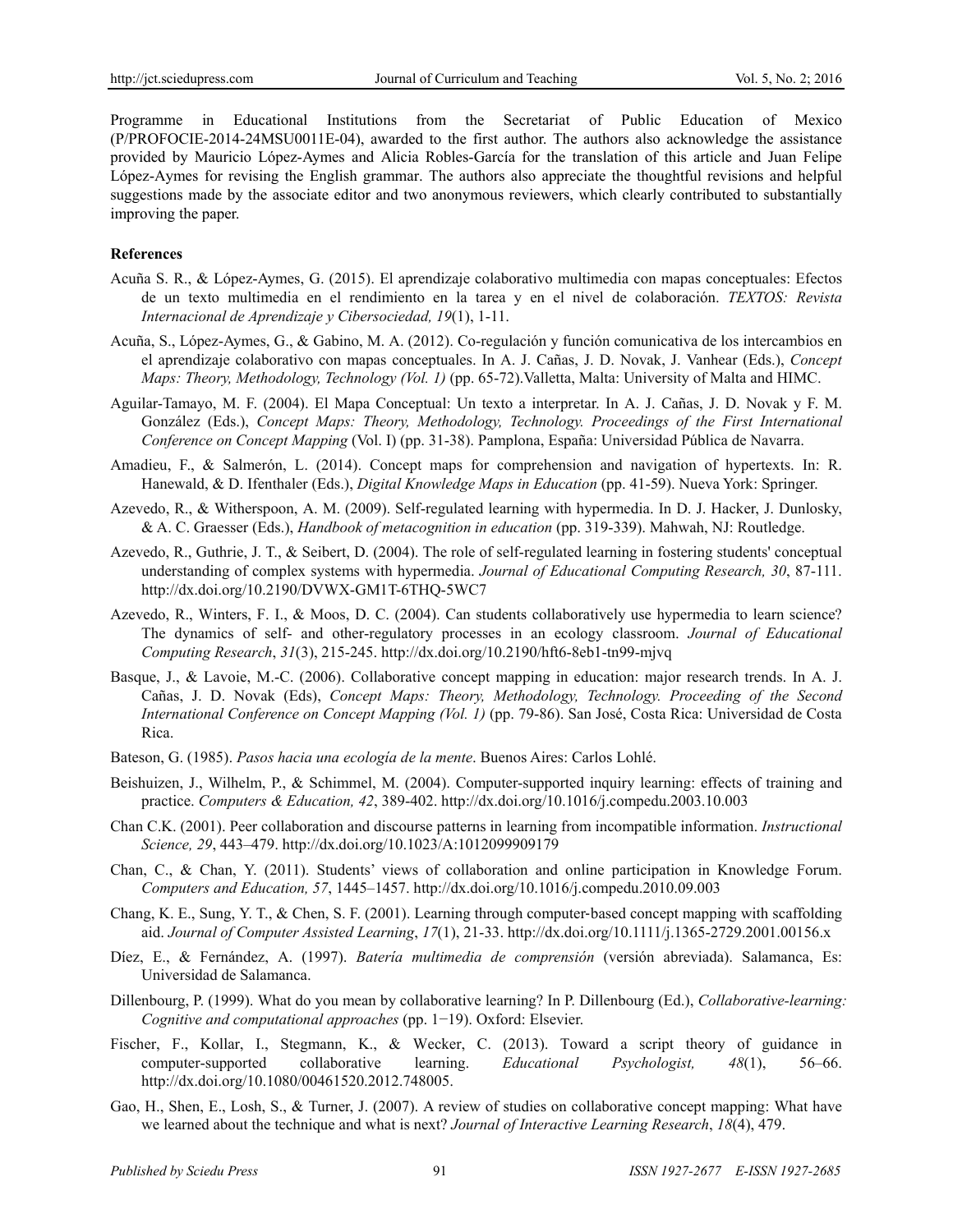- Gernsbacher, M. A., & Varner, K. R. (1988). *The multimedia comprehension battery*. Eugene, OR: University of Oregon, Institute of Cognitive and Decision Sciences.
- Gijlers, H., Saab, N., van Joolingen, W.R., de Jong, T., & van Hout-Wolters, B.H.A.M. (2009). Interaction between tool and talk: how instruction and tools support consensus building in collaborative inquiry-learning environments. *Journal of Computer Assisted Learning, 25*, 252–267. http://dx.doi.org/10.1111/j.1365-2729.2008.00302.x
- Hadwin, A. F., Järvelä, S., & Miller, M. (2011). Self-regulated, co-regulated, and socially shared regulation of learning. In B. J. Zimmerman & D. H. Schunk (Eds.), *Handbook of self-regulation of learning and performance*  (pp. 65-84). New York: Routledge.
- Häkkinen, P., & Järvelä, S. (2006). Sharing and constructing perspectives in web-based conferencing. *Computers and Education, 47*(4), 433-447. http://dx.doi.org/10.1016/j.compedu.2004.10.015
- Hilbert, T. S., & Renkl, A. (2009). Learning how to use a computer-based concept-mapping tool: Self-explaining examples helps. *Computers in Human Behavior, 25*, 267-274. http://dx.doi.org/10.1016/j.chb.2008.12.006
- IHMC (2009). *CmapTools V. 5* [Software Applications].Institute for Human and Machine Cognition. (http://cmap.ihmc.us).
- Järvelä, S., & Hadwin, A. F. (2013). New frontiers: Regulating learning in CSCL. *Educational Psychologist, 48*(1), 25-39. http://dx.doi.org/10.1080/00461520.2012.748006
- Järvelä, S., Kirschner, P. A., Panadero, E., Malmberg, J., Phielix, C., Jaspers, J., Koivuniemi, M., & Järvenoja, H. (2015). Enhancing Socially Shared Regulation in Collaborative Learning Groups: Designing for CSCL Regulation Tools. *Educational Technology Research and Development*, *63*, 125-142. http://dx.doi.org/10.1007/s11423-014-9358-1
- Järvenoja, H., Järvelä, S., & Malmberg, J. (2015) Understanding Regulated Learning in Situative and Contextual Frameworks, *Educational Psychologist, 50*(3), 204-219. http://dx.doi.org/10.1080/00461520.2015.1075400
- Jonassen, D. H., Lee, C. B., Young, C. C., & Laffey, J. (2005). The Collaboration principle in Multimedia Learning. In R. Mayer (Ed.), *Cambridge Handbook of Multimedia Learning* (pp. 247–270). Cambridge: Cambridge University Press.
- Kinchin, I. M., De-Leij, F. A., & Hay, D. B. (2005). The evolution of a collaborative concept mapping activity for undergraduate microbiology students. *Journal of Further and Higher Education, 29*(1), 1–14. http://dx.doi.org/10.1080/03098770500037655
- King, A. (1997). ASK to THINK-TEL WHY: a model of transactive peer tutoring for scaffolding higher level complex learning. *Educational Psychologist, 32*, 221–235. http://dx.doi.org/10.1207/s15326985ep3204\_3
- Kollar, I., Fischer, F., & Hesse, F. W. (2006). Collaboration scripts a conceptual analysis. *Educational Psychology Review, 18*(2), 159-185. http://dx.doi.org/10.1007/s10648-006-9007-2
- Kollar, I., Fischer, F., & Slotta, J. D. (2007). Internal and external scripts in computer-supported collaborative inquiry learning. *Learning and Instruction*, *17*(6), 708-721. http://dx.doi.org/ 10.1016/ j.learninstruc.2007.09.021
- Lankshear, C., & Knobel, M. (2008). *Nuevos alfabetismos. Su práctica cotidiana y el aprendizaje en el aula* (2° Edición). Madrid: Morata.
- Liu, P. (2011). A study on the use of computerized concept mapping to assist ESL learners' writing. *Computers & Education 57*(4), 2548-2558. http://dx.doi.org 10.1016/j. compedu. 2011. 03. 015
- Lupion, P., & de Cássia, R. (2010). *Handbook of research on collaborative learning using concept mapping*. New York: Information Science Reference.
- Mäkitalo-Siegl, K., Kohnle, C., & Fischer, F. (2011). Computer-supported collaborative inquiry learning and classroom scripts: Effects on help-seeking processes and learning outcomes. *Learning and Instruction*, *21*(2), 257-266. http://dx.doi.org/10.1016/j.learninstruc.2010.07.001
- Manlove, S., Lazonder, A.W., & De Jong, T. (2006). Regulative support for collaborative scientific inquiry learning. *Journal of Computer Assisted Learning, 22*, 87-98. http://dx.doi.org/10.1111/j.1365-2729.2006.00162.x
- Mayer, R. E. (2005). Cognitive theory of multimedia learning. In R. E. Mayer (Ed.), *The Cambridge handbook of multimedia learning* (pp. 31–48). New York, NY: Cambridge University Press.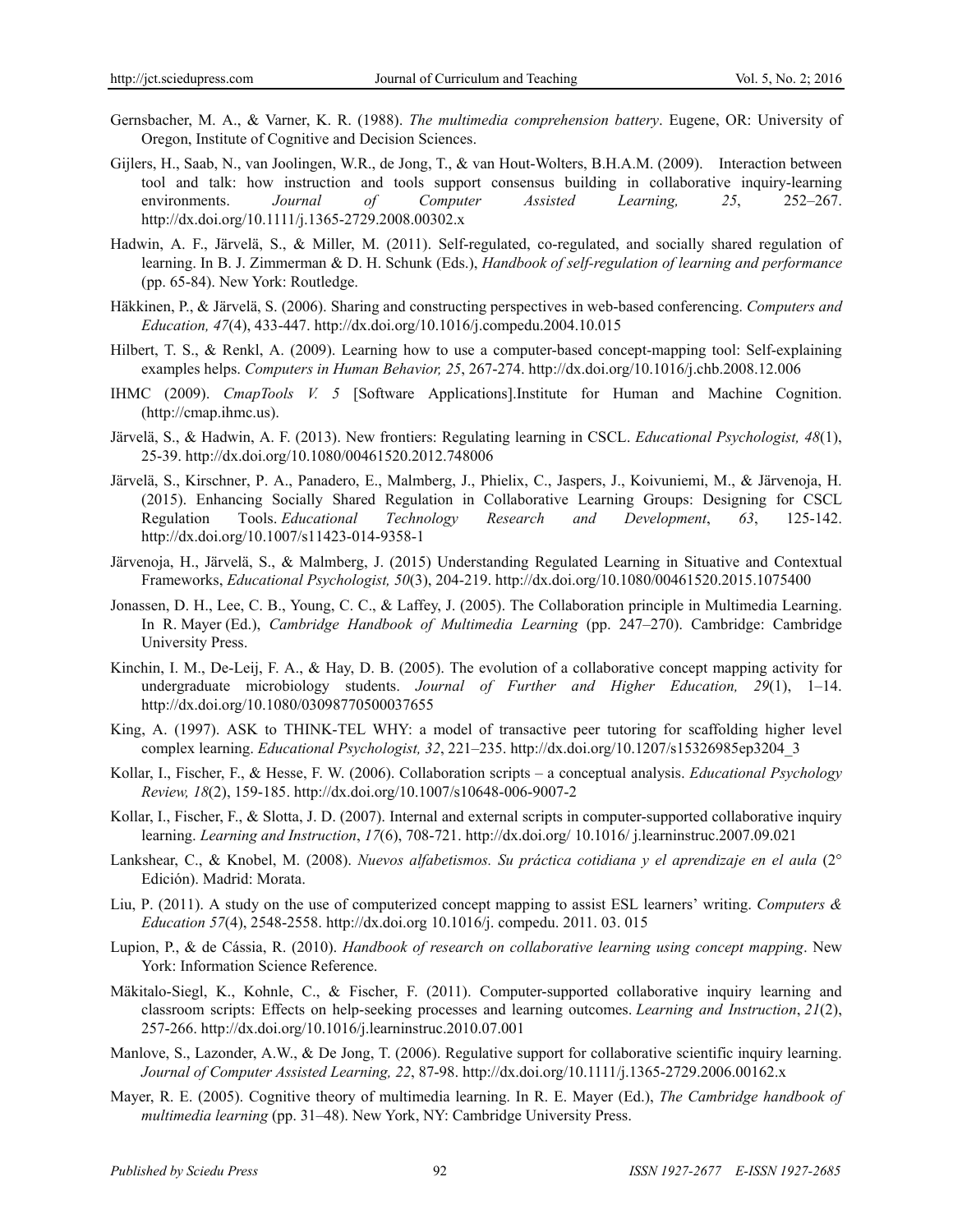- Mercer N. (1996) The quality of talk in children's collaborative activity in the classroom. *Learning and Instruction, 6*, 359–375. http://dx.doi.org/10.1016/s0959-4752(96)00021-7
- Molenaar, I., Roda, C., van Boxtel, C., & Sleegers, P. (2012). Dynamic scaffolding of socially regulated learning in a computer-based learning environment. *Computers & Education*, *59*(2), 515-523. http://dx.doi.org/10.1016/j.compedu.2011.12.006
- Molenaar, I., Sleegers, P., & van Boxtel, C. (2014). Metacognitive scaffolding during collaborative learning: a promising combination. *Metacognition and learning*, *9*(3), 309-332. http://dx.doi.org/10.1007/s11409-014-9118-y
- Nesbit, J. C., & Adesope, A. O. (2006). Learning with concept and knowledge maps: A meta-analysis. *Review of Educational Research, 76*, 413−448. http://dx.doi.org/10.3102/00346543076003413
- Nesbit, J. C., & Adesope, A. O. (2013). Concept maps for learning. In G. M. Schraw, M. T. McCrudden, & D. Robinson (Eds.), *Learning Through Visual Displays* (pp. 303-328). Charlotte, NC: Information Age.
- Novak, J. D., & Gowin, D. B. (1984). *Learning how to learn*. London: Cambridge University.
- Rogat, T. K., & Linnenbrink-Garcia, L. (2011). Socially shared regulation in collaborative groups: An analysis of the interplay between quality of social regulation and group processes. *Cognition and Instruction, 29*(4), 375-415. http://dx.doi.org/ 10.1080/07370008.2011.607930
- Saab, N. (2012). Team regulation, regulation of social activities or co-regulation: Different labels for effective regulation of learning in CSCL. *Metacognition and Learning, 7*, 1-6. http://dx.doi.org/10.1007/s11409-011-9085-5
- Saab, N., van Joolingen, W. R., & van Hout-Wolters, B. (2007). Supporting communication in a collaborative discovery learning environment: The effect of instruction. *Instructional Science, 35*, 73–98. http://dx.doi.org/10.1007/s11251-006-9003-4
- Saab, N., van Joolingen, W. R., & van Hout-Wolters, B. (2012). Support of the collaborative inquiry learning process: influence of support on task and team regulation. *Metacognition and Learning, 7*, 7–23. http://dx.doi.org/10.1007/s11409-011-9068-6.
- Salomon, G. (1995). *Distribuited cognitions: Psychological and educational considerations*. Cambridge, UK.: Cambridge, University Press.
- Sangin, M., Dillenbourg, P., Rebetez, C., Bétrancourt, M., & Molinari, G. (2008). The effects of animations on verbal interaction in computer supported collaborative learning. *Journal of Computer Assisted Learning*, *24*(5), 394-406. http://dx.doi.org/10.1111/j.1365-2729.2008.00275.x
- Scardamalia, M. (2002). Collective Cognitive Responsibility for the Advancement of Knowledge. In B. Smith (Ed.), *Liberal Education in a Knowledge Society* (pp. 67-98). Chicago: Open Court.
- Scardamalia, M., & Bereiter, C. (2006). Knowledge building: theory, pedagogy, and technology. In R. K. Sawyer (Ed.), *The Cambridge handbook of the learning sciences* (pp. 97–119). New York: Cambridge University Press.
- Schoor, C., & Bannert, M. (2012). Exploring regulatory processes during a computer-supported collaborative learning task using process mining. *Computers in Human Behavior*, *28*(4), 1321-1331. http://dx.doi.org/10.1016/j.chb.2012.02.016
- Schoor, C., Kownatzki, S., Narciss, S., & Körndle, H. (2014). Effects of Feeding Back the Motivation of a Collaboratively Learning Group. *Electronic Journal of Research in Educational Psychology, 12*(1), 191-210. http://dx.doi.org/10.14204/ejrep.32.13077
- Summers, M., & Volet, S. (2010). Group work does not necessarily equal collaborative learning: evidence from observations and self-reports. *European Journal of Psychology Educational, 25*, 473–492. http://dx.doi.org/ 10.1007/s10212-010-0026-5
- van Boxtel, C., van der Linden, J. L., & Kanselaar, G. (2000). Collaborative learning tasks and the elaboration of conceptual knowledge. *Learning and Instruction 10*, 311–330. http://dx.doi.org/10.1016/S0959- 4752(00)00002-5
- van Boxtel, C., van der Linden, J. L., Roelofs, E., & Erkens, G. (2002). Collaborative concept mapping: Provoking and supporting meaningful discourse. *Theory into Practice, 41*(1), 40-46. http://dx.doi.org/10.1207/s15430421tip4101\_7